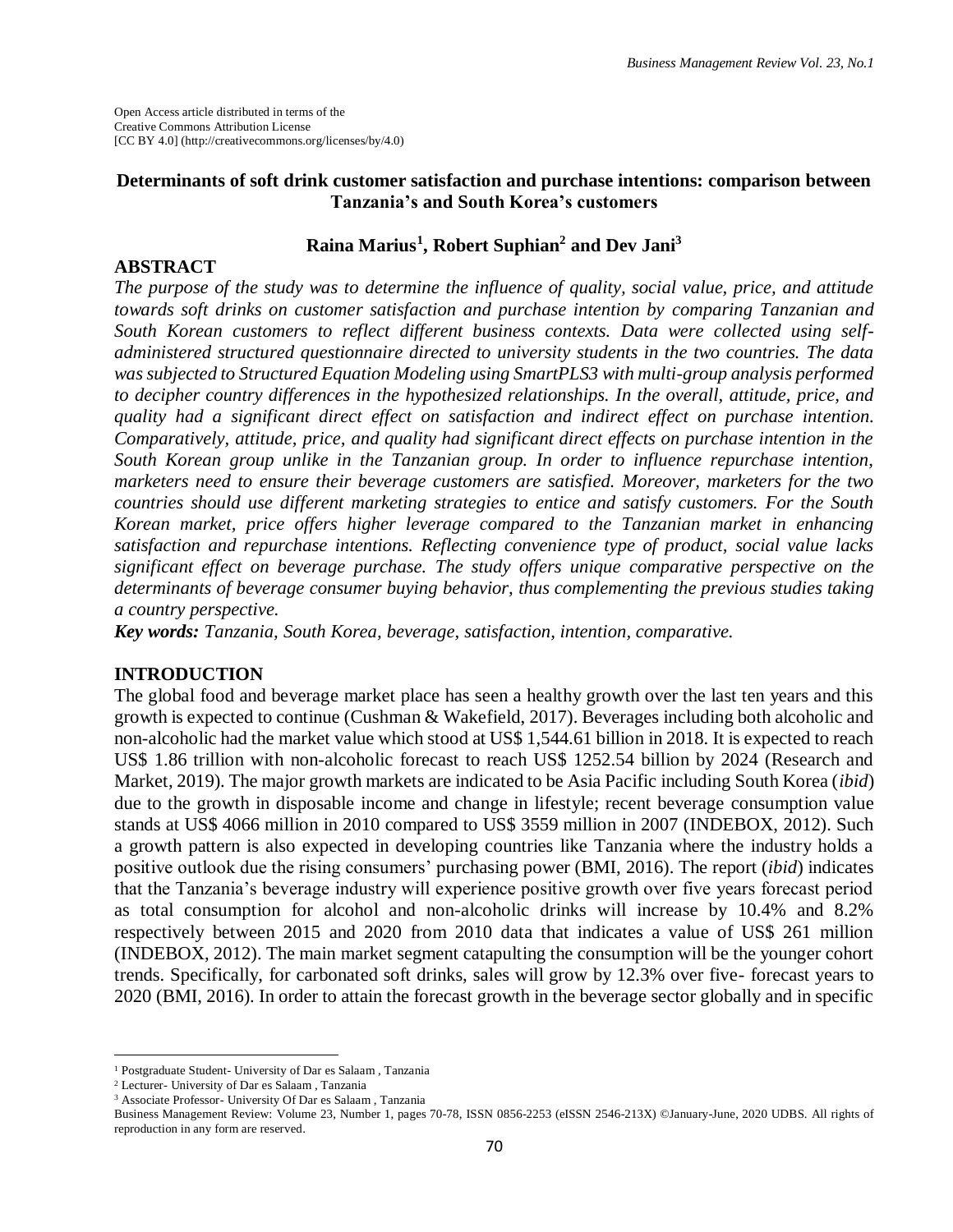countries, there is a need to evaluate consumer satisfaction and their continual purchase intention together with factors affecting the two variables.

Studies on factors influencing consumer satisfaction and continual purchase intention are plenty (Nisar, 2014; Luo & James, 2010; Jaiswala & Kant, 2018; Wang et al., 2019; Medeiros & Salay, 2014; Nicholaus, 2015). In particular, those that have considered beverage products are few (Lim & Goh, 2019; Mzalendo & Jani, 2014; Somasekhar & Kishore, 2017; Suter et al., 2019) with inconclusive findings. For instance, Somasekhar & Kishore (2017) indicate that quality and friend's circle have a positive impact on soft drink products in India while Lee et al., (2015) indicate attitude and subjective norm to be strong predictors of purchase intention for organic coffee in South Korea. In the context of Tanzania, Mzalendo & Jani (2014) did a study on consumer perception and purchase intention of imported and domestic wines in Tanzania. In that study, it was observed that quality and social status are strong predictors while Nicholaus (2015) found that price has influence on beer consumption in Tanzania. On a comparative approach of Japan and Australian beverage markets, Suter et al., (2019) point out the possible culturally based contextual factors to possibly influence the consumption and preference that need to be further explored.

Such disparities might be due to difference in context and this could justify a comparative study. This study extends the available empirical body of knowledge by comparing Tanzania and South Korean beverage consumers by testing the perceived quality, social status, price and attitude on consumer satisfaction and continual purchase intention for beverage products.

#### **LITERATURE REVIEW**

#### *Theoretical foundation*

The main study variables were perceived quality, social status, price, attitude, consumer satisfaction, and continual purchase intention. As there is no single theory incorporating all the variables, it was deemed necessary to combine different theoretical lenses, particularly the Theory of Reasoned Action-TRA (Fishbein, 1980). The theory posits that consumers act upon their behavior based on their intention to create or receive a particular result that may be satisfaction or dissatisfaction. The underlying assumption is that attitudes relate with behavior. The more the consumer favors a brand, the greater the likelihood he/she will purchase it. Therefore, a positive trend in attitude forecasts an increase in sales. The theory assumes that consumers consciously consider the consequences of the alternative behaviors under consideration and chooses the one that leads to the most desirable consequences. The theory informs that people tend to demonstrate behaviors that are favorable and are popular with other people and they tend to refrain from the behavior that are regarded as unfavorable and are unpopular with others. The theory informs that the intention to perform a behavior can be influenced by the attitude of a person which is driven by an overall evaluation of the concept. Also, the intention to purchase can be derived from subjective norm. Thus, the subjective norm and attitude are constructs have been derived from the theory of reasoned action to inform this study to analyze the influence of behavioral intention in purchase.

Another theory is the confirmation-disconfirmation satisfaction theory (Oliver, 1980). In this study, the theory will aid in expounding customer satisfaction with beverage. Satisfaction is seen as the comparison of the actual product performance with the expected product performance levels (Oliver, 1980). When the performance is equal or greater than expectation, then the consumer is said to be satisfied. Otherwise, the consumer is dissatisfied.

#### *Hypotheses development*

Product quality is generally understood as the purchaser's evaluation of product general performance (Kirmani & Baumgartner 2000). Various studies have looked at quality as one among the variables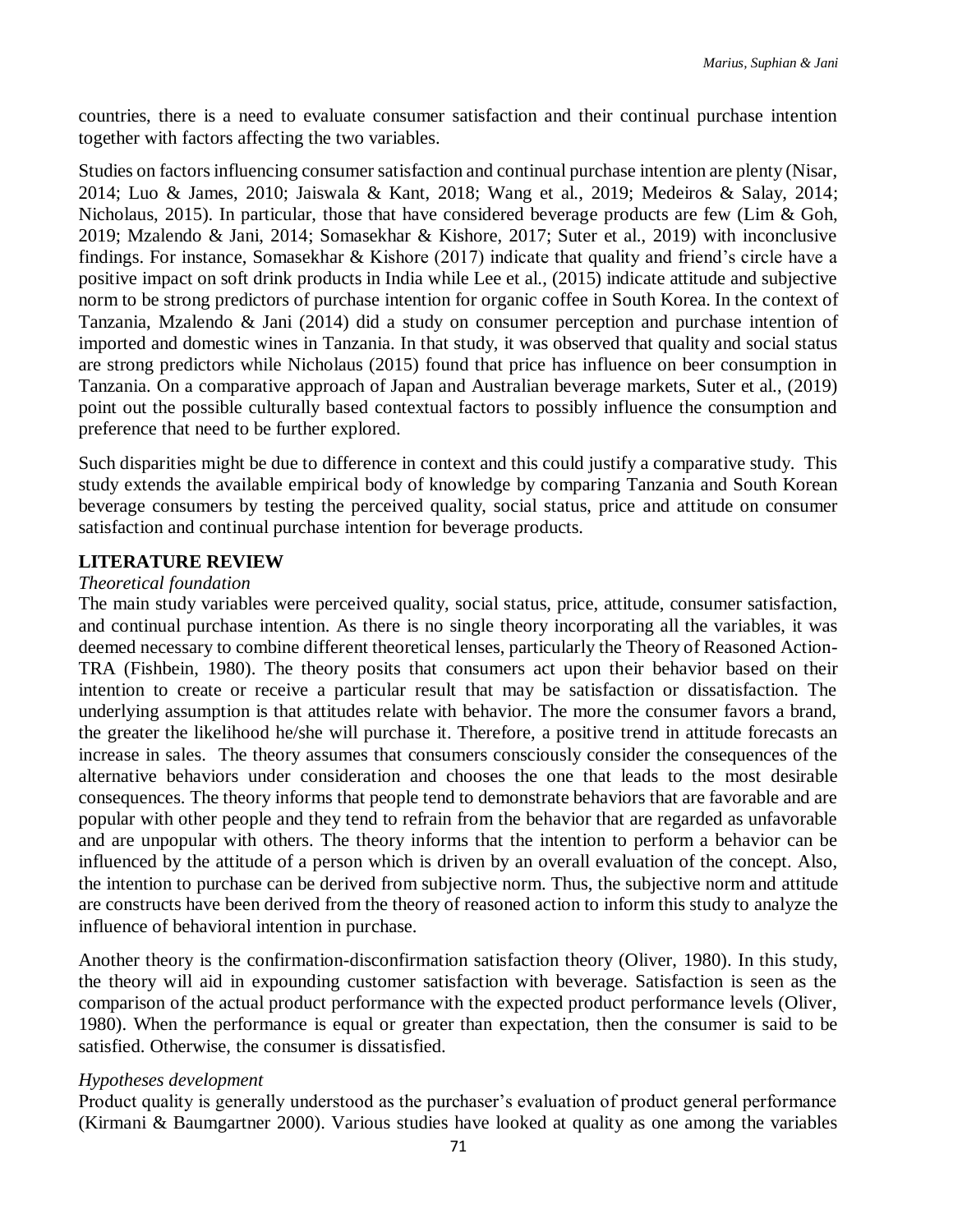that influence consumer satisfaction and purchase intention in different countries and their results were more or less the same. Somasekhar and Kishore (2017), upon examining the factors that influence buying of soft drink products in India, concluded that quality was one among the factors that the majority of respondents were found to have been influenced with. Stejskal (2008), using Czech Republic sample, observed quality to be the most influencing factors echoing findings of Medeiros & Salay (2014) on Brazilian sample and those of Nisar (2014) from Pakistan. To offer a comparative assessment, this study hypothesizes:

## *H1a: Perceived beverage quality has a significant effect on customer satisfaction in the Tanzanian and Korean markets.*

*H1b: Perceived beverage quality has a significant effect on continual purchase intentions for the Tanzanian and Korean markets.*

There are anecdotal findings indicating the impact of social status on customer satisfaction. For instance, Luo & James (2010) noted reference group to have an influence on housing and real estate customers. In the drink market, Lee et al. (2015) on purchase of organic coffee in South Korea strongly notes social status as a strong predictor of purchase behavior unlike Paul et al., (2016) who indicate social status to be a non-significant predictor of purchase behavior including satisfaction for Indian customers. Generally, the available empirical evidence points to the possibility of social status having an impact on customer satisfaction.

## *H2a: Social status has a significant impact on satisfaction of beverage consumers in both Tanzania and Korea.*

### *H2b: Social status has a significant impact on continual purchase intentions of beverage consumers in both Tanzania and Korea.*

Price or the amount of money that consumers pay for a good or service has also been a concern among practitioners and researches alike particularly on its effect on satisfaction and purchase intention; with conflicting results being observed in different markets. Ashoka & Rakesh (2017) relating perception and buying behavior toward local soft drinks in India indicate price to have an influence compared to findings from Stejskal (2008) and Medeiros & Salay (2014) who indicate otherwise. The results obtained by Chen (2015) and Somasekhar & Kishore (2017) echoed the insignificance of price on customer satisfaction. In the Tanzanian context in particular, Nicholaus (2015) noted price as the most important factor influencing satisfaction and behavioral intentions while Kakiza (2015) obtained results pointing to another direction. In extending the debate as well as offering a closure, this study aimed at testing the following:

## *H3a: Beverage price has a significant effect on satisfaction of both Tanzanian and Korean customers. H3b: Beverage price has a significant effect on continual purchase intentions of both Tanzanian and Korean customers.*

Various scholars have also looked at attitude as the factor influencing consumer purchase intention in various contexts (Lee et al., 2015; Luo & James 2010; Hyemi et al., 2018; Jaiswal & Kant, 2018) with results pointing towards the value of attitude in explaining purchase intention. However, a few studies (e.g. Su, 2012) using Taiwanese context observed attitude to have a negative effect on the consumption of sweetened beverage. With the possible contextual factors influencing the attitude and consumption of beverage, this study hypothesized and tested the following hypotheses in a comparative manner: *H4a: Attitude toward brand has an influence on satisfaction in both the Tanzanian and the Korean markets.*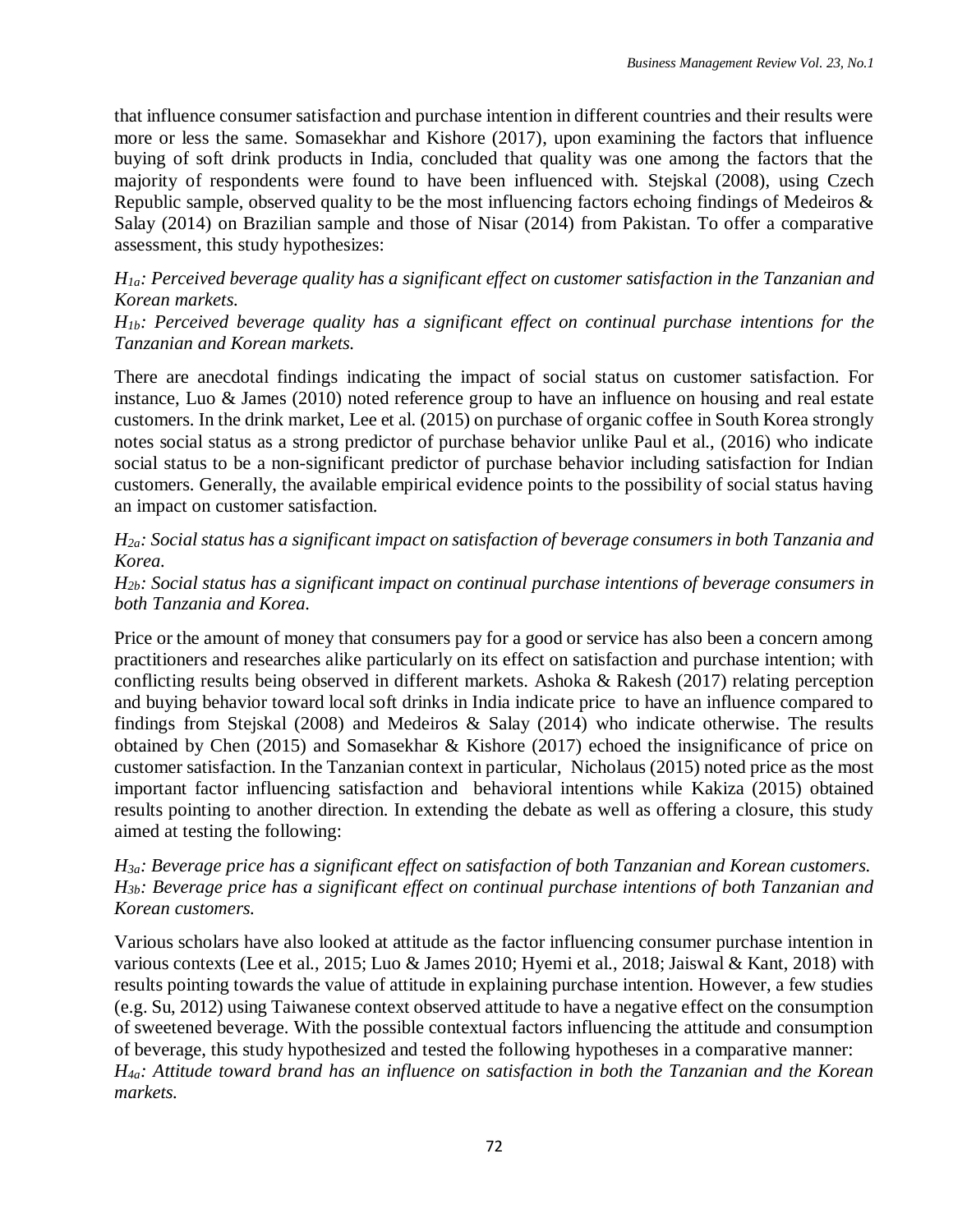*H4b: Attitude toward brand has an influence on continual purchase intentions in both the Tanzanian and the Korean markets.*

Customer satisfaction is the main variable shaping future consumer behavior (Oliver, 1980). The relationship between satisfaction and intention behavior has been tested extensively (e.g. Lim & Goh, 2019). Despite being extensively tested in different contexts, the effect of customer satisfaction on the ensuing intentions of the customer on future purchases in the context of beverage especially in Tanzania, a comparative study is missing. For the purpose of extending the literature, this study proposed and tested the following:

*H5: Satisfaction has a significant effect on continuous purchase intentions of beverage customers in Tanzania and Korea.*

# **METHODS**

The study used a cross-sectional method utilizing a self-administered structured questionnaire with two main sections capturing demographic variables and variables being tested (quality, price, social status and attitude). Questions in the section capturing demographic variables were on categorical in nature while the section capturing the variables under test were framed using 5-point Likert scales with 5 and 1 anchoring strong agreement and strong disagreement respectively with 3 serving as a midpoint of neither agreeing nor disagreeing. To ensure satisfactory reliability and validity, the scale items were adopted from previous studies on quality (Stejskal, 2008; Chen & Peng, 2018); social status (Lee et al., 2015; Hyemi et al., 2016; Candan et al., 2013, Paul et al., 2016); price (Chen, 2015) and attitude (Wang et al., 2019; Jaiswal & Kant, 2018; Lee et al., 2015). Prior to the administration of the questionnaire, a pre-test using 25 randomly selected postgraduate students at the University of Dar es Salaam was undertaken with items that were problematically omitted. The content validity of the questions was ensured through discussions with Tanzanian and South Korean experts in the field prior to the pre-test phase.

The questionnaires were conveniently distributed to 150 university students at Hanyang University (South Korea-Seoul) and University of Dar es Salaam (Tanzania) making a total of 300 distributed questionnaires in total. Care was taken to ensure the data were captured from regular beverage drinker who consumed at least once per week, this was asked to the potential respondents before they were handed the questionnaire. Selected postgraduate students from the two universities who had taken research methods course were briefed on the questionnaire and on the data collection approaches were used as research assistants. After the briefing of the study was done, the potential respondents were handed the questionnaire to fill in. As the potential respondents were in higher learning institutions that were fluent in English, the original English version of the questionnaire was used. The dully filled questionnaires that were used in the data analysis were 105 and 147 for Tanzania and South Korea respectively.

In testing the hypothesized relationships, Structural Equation Modeling was performed using SmartPLS3. Following the common two-step approach for structural equation modeling (Anderson & Gerbing, 1988), the measurement model was first assessed followed by structural model. As the objective of the study was to compare beverage consumers in Tanzania and South Korea, multi-group analysis (MGA) was performed to compare the hypothesized relationships between the countries.

## **RESULTS**

Table 1 indicates the profile of the respondents from the two countries. In terms of gender, the sample was balanced as the percentages in each of the samples were closer to 50% while in terms of age it was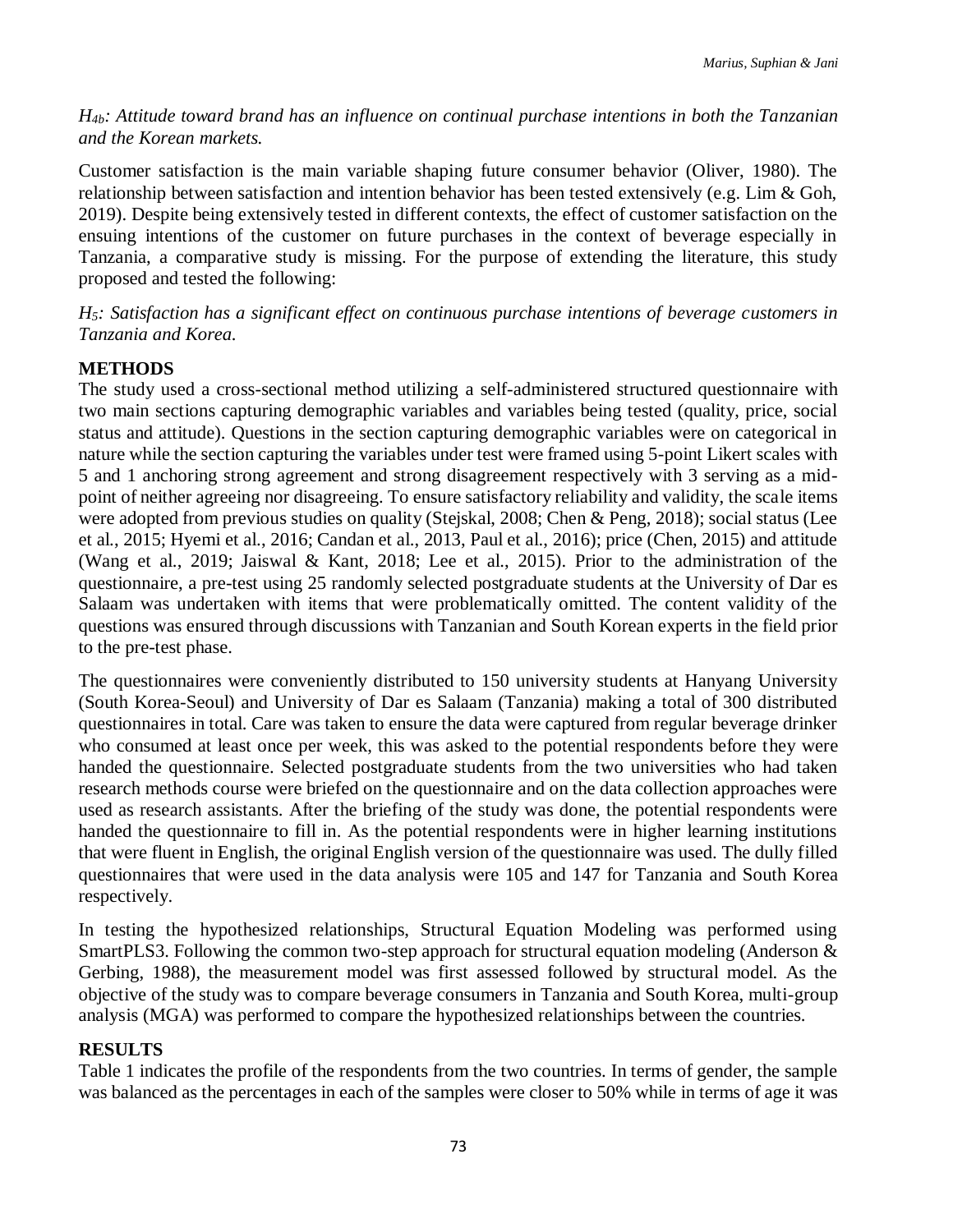| <b>Table 1. Profile of respondents</b> |                 |                          |                 |                    |  |  |  |
|----------------------------------------|-----------------|--------------------------|-----------------|--------------------|--|--|--|
| Characteristic                         |                 | <b>Frequency</b>         | Percentage      |                    |  |  |  |
|                                        | <b>Tanzania</b> | <b>South Korea</b>       | <b>Tanzania</b> | <b>South Korea</b> |  |  |  |
| Country                                | 105             | 147                      | 41.7            | 58.3               |  |  |  |
| Gender                                 |                 |                          |                 |                    |  |  |  |
| Male                                   | 49              | 78                       | 46.7            | 53.1               |  |  |  |
| Female                                 | 56              | 69                       | 53.3            | 46.9               |  |  |  |
| Age                                    |                 |                          |                 |                    |  |  |  |
| 18-35                                  | 75              | 145                      | 71.4            | 98.6               |  |  |  |
| $36 - 55$                              | 25              | $\overline{2}$           | 23.8            | 1.4                |  |  |  |
| Above 55                               | 5               | -                        | $\overline{2}$  | $\overline{a}$     |  |  |  |
| <b>Education</b> level                 |                 |                          |                 |                    |  |  |  |
| Primary                                | 3               | $\overline{\mathcal{A}}$ | 2.9             | 2.7                |  |  |  |
| Secondary                              | 13              | 53                       | 12.4            | 36.1               |  |  |  |
| Graduate                               | 57              | 80                       | 54.3            | 54.4               |  |  |  |
| Postgraduate                           | 32              | 10                       | 30.5            | 6.8                |  |  |  |
| Marital status                         |                 |                          |                 |                    |  |  |  |
| Single                                 | 67              | 144                      | 63.8            | 98.0               |  |  |  |
| Married                                | 38              | 3                        | 36.2            | 2.0                |  |  |  |
| Source of income                       |                 |                          |                 |                    |  |  |  |
| Given                                  | 29              | 91                       | 27.6            | 61.9               |  |  |  |
| Self                                   | 76              | 56                       | 72.4            | 38.1               |  |  |  |

dominated by youths especially the Korean sample (98.6%). Those were financially dependent (61%) compared to the Tanzanian sample (27%).

#### *Measurement model*

The constructs in the measurement model were captured in the reflective fashion that necessitates the assessment of reliability and validity (Hair et al., 2011; Hair et al., 2017). Table 2 shows the results for the measurement model. Construct reliability was assessed using composite reliability (CR) with the results indicating the entire construct to have reliability greater than the cut-off point of .70 thus indicating an acceptable validity (Hair et al., 2011). The indicator reliability was assessed using the indicator loadings with all loading crossing the threshold of .70 (Hair et al., 2011). The average variance extracted (AVE) that measures the convergent validity was appraised using the benchmark of .50 (Hair et al., 2011) with the results indicating the indicators to satisfactorily explain the variance in the respective constructs. The variance inflation factor (VIF) was checked to assess the danger of multicolinearity. As the results show all values to be well below 5 (Hair et al., 2017), then the possibility of multicolinearity was nil. Additionally, the means and standard deviations for all the reflective items were presented to indicate the dispersions which were around the mid-point of 3.

|           | Table 2. Measurement model results |       |        |           |            |         |            |
|-----------|------------------------------------|-------|--------|-----------|------------|---------|------------|
| Construct | Item                               | Mean  | Stdev. | <b>CR</b> | <b>AVE</b> | Loading | <b>VIF</b> |
| Ao        | Ao1                                | 2.337 | 1.117  | 0.873     | 0.632      | 0.796   | 1.679      |
|           | Ao2                                | 2.472 | 1.166  |           |            | 0.831   | 1.898      |
|           | A <sub>03</sub>                    | 2.500 | 1.114  |           |            | 0.755   | 1.505      |
|           | A <sub>o</sub> 4                   | 2.516 | 1.063  |           |            | 0.797   | 1.592      |
| PI        | PI <sub>1</sub>                    | 2.956 | 1.088  | 0.862     | 0.757      | 0.841   | 1.263      |
|           | P <sub>I2</sub>                    | 2.425 | 1.191  |           |            | 0.865   | 1.263      |
| CS        | CS <sub>1</sub>                    | 2.635 | 1.124  | 0.843     | 0.728      | 0.869   | 1.36       |
|           | CS <sub>2</sub>                    | 2.464 | 1.183  |           |            | 0.872   | 1.36       |
| <b>PX</b> | PRICE1                             | 2.440 | 1.241  | 0.794     | 0.564      | 0.816   | 1.57       |
|           |                                    |       |        |           |            |         |            |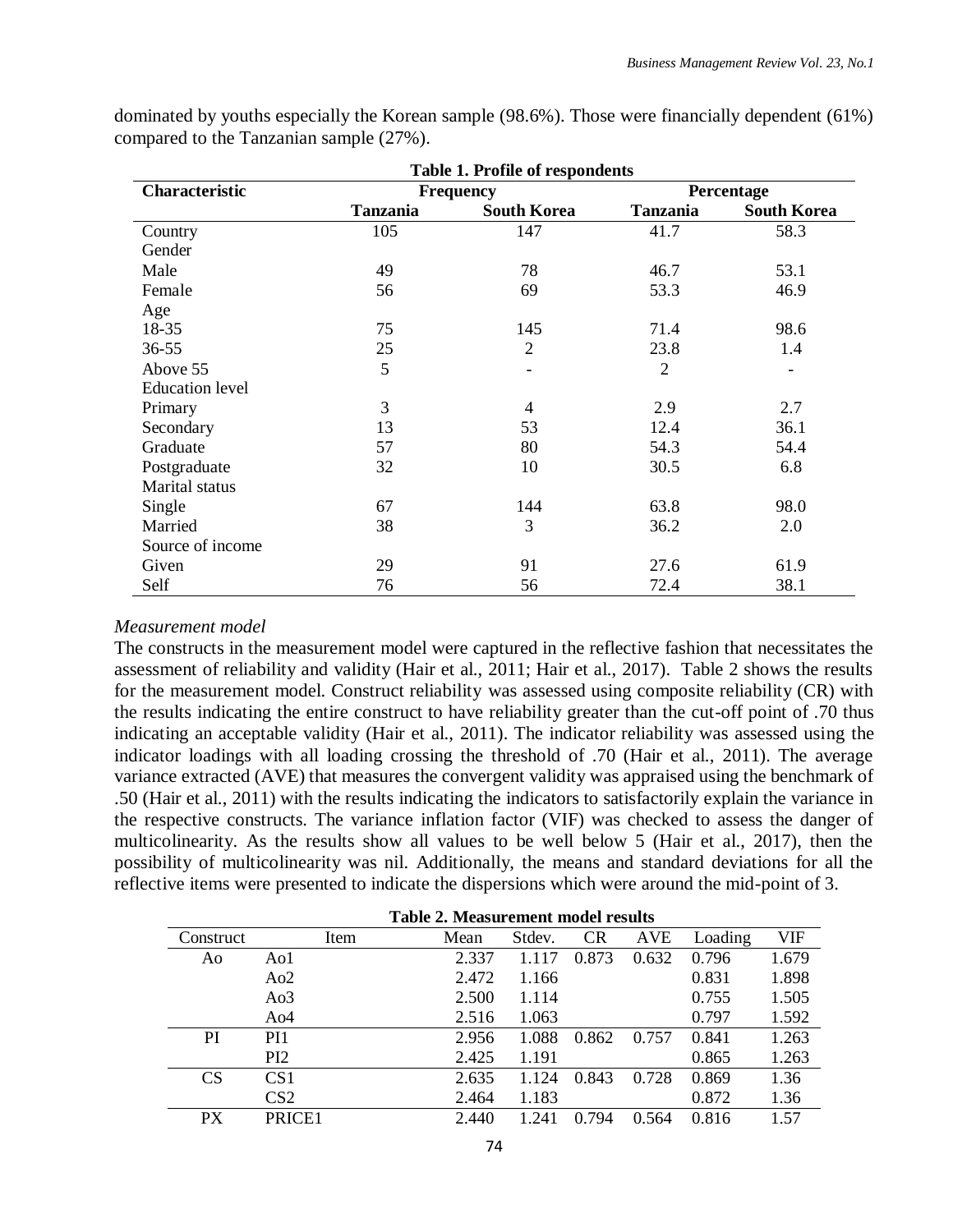|             | PRICE <sub>2</sub>  | 2.492 | 1.213       |                   |      | 0.762 | 1.393 |
|-------------|---------------------|-------|-------------|-------------------|------|-------|-------|
|             | PRICE3              | 2.302 | 1.122       |                   |      | 0.667 | 1.154 |
| <b>OUAL</b> | QUALITY1            | 2.504 | 1.153 0.778 |                   | 0.64 | 0.888 | 1.095 |
|             | QUALITY2            | 2.702 | 1 1 1 7     |                   |      | 0.701 | 1.095 |
| SOC.        | SOCIAL <sub>1</sub> | 2.821 |             | 1.143 0.796 0.662 |      | 0.883 | 1.127 |
|             | SOCIAL <sub>2</sub> | 2.861 | 1 251       |                   |      | 0.739 | 1.127 |

Using the Fornell-Larcker criterion (Hair et al., 2017), the discriminant validity was assessed with the results as shown in Table 3. As the average variance extracted for all the constructs were well above the value of the squared correlations, thus ensuring the validity of the constructs allowing for the inferential tests to be performed.

|             | <b>Table 3. Discriminant validity</b> |       |       |       |       |       |  |  |
|-------------|---------------------------------------|-------|-------|-------|-------|-------|--|--|
| Construct   | A0                                    | CS    | PI    | PХ    | OUAL  | SOC   |  |  |
| Ao          | 0.795                                 |       |       |       |       |       |  |  |
| CS          | 0.553                                 | 0.87  |       |       |       |       |  |  |
| PI          | 0.558                                 | 0.534 | 0.853 |       |       |       |  |  |
| <b>PX</b>   | 0.603                                 | 0.476 | 0.581 | 0.751 |       |       |  |  |
| <b>QUAL</b> | 0.605                                 | 0.462 | 0.339 | 0.395 | 0.8   |       |  |  |
| <b>SOC</b>  | 0.23                                  | 0.129 | 0.131 | 0.101 | 0.271 | 0.814 |  |  |

#### *Structural model*

The hypothesized relationships were tested using SmartPLS with 5,000 sub-samples bootstrapping procedure (Hair et al., 2017). The results for the model with all data set from the two countries are as shown in Table 4. The results show attitude, price, and quality to have significant direct effect on satisfaction as well as significant indirect effect on purchase intentions. Contrary to expectations, social factor lacks a significant direct and indirect effect on satisfaction and purchase intentions respectively.

| Table 4. PLS results of path coefficients |            |            |              |  |  |  |
|-------------------------------------------|------------|------------|--------------|--|--|--|
| Relationship                              | Direct     | indirect   | total effect |  |  |  |
| Ao -> $CS$                                | $0.311***$ |            | $0.311***$   |  |  |  |
| Ao -> PI                                  |            | $0.166***$ | $0.166***$   |  |  |  |
| $CS \rightarrow PI$                       | $0.534***$ |            | $0.534***$   |  |  |  |
| $PX \rightarrow CS$                       | $0.213***$ |            | $0.213***$   |  |  |  |
| $PX \rightarrow PI$                       |            | $0.114***$ | $0.114***$   |  |  |  |
| $QUAL \rightarrow CS$                     | $0.194***$ |            | $0.194***$   |  |  |  |
| $QUAL \rightarrow PI$                     |            | $0.104***$ | $0.104***$   |  |  |  |
| $SOC \rightarrow CS$                      | $-0.017$   |            | $-0.017$     |  |  |  |
| $SOC \rightarrow PI$                      |            | $-0.009$   | $-0.009$     |  |  |  |

The comparison of the model between the two countries was done using the SmartPLS multi-group Analysis (MGA) approach with the results as shown in Table 5. The significance of the relationships reflects those of the composite model with the exception of price which lacks significant effect on satisfaction in the Tanzanian group. The effects of attitude on satisfaction and that of satisfaction on purchase intention for the Korean group are relatively higher than those of the Tanzanian group. The effect of quality on satisfaction is much stronger for the Tanzanian group compared to the Korean one.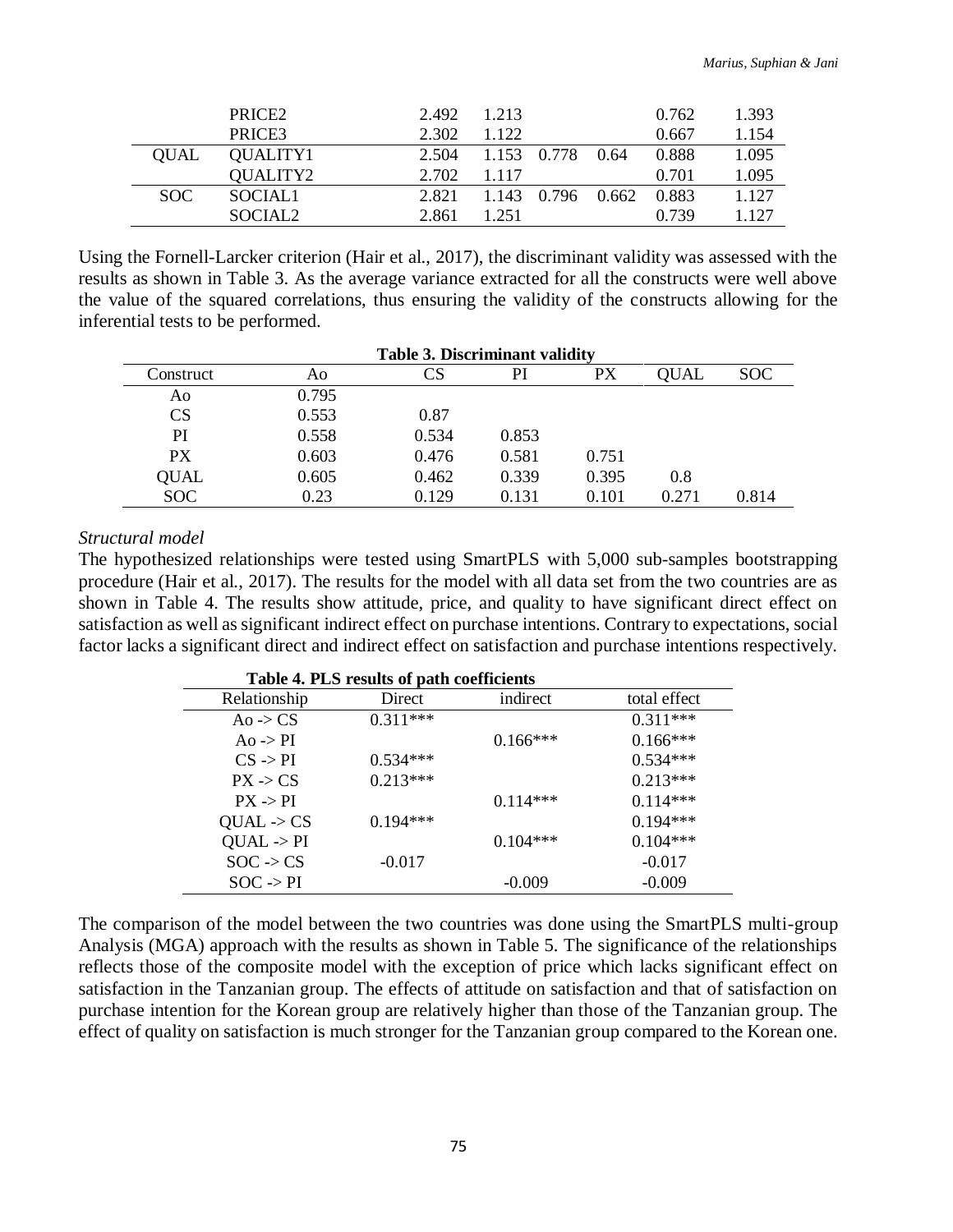|                       |               |            | $5 - 0$ when $2 - 0$ and $2 - 0$ and $2 - 0$ |           |              |            |
|-----------------------|---------------|------------|----------------------------------------------|-----------|--------------|------------|
| Relationships         | Direct effect |            | Indirect effect                              |           | Total effect |            |
|                       | SК            | TZ         | SK.                                          | Tz        | SK.          | Tz         |
| Ao -> $CS$            | $0.334***$    | $0.295**$  |                                              |           | $0.334***$   | $0.295**$  |
| $A_0 \rightarrow PI$  |               |            | $0.240***$                                   | 0.106     | $0.240***$   | 0.106      |
| $CS \rightarrow PI$   | $0.718***$    | $0.361***$ |                                              |           | $0.718***$   | $0.361***$ |
| $PX \rightarrow CS$   | $0.346***$    | $-0.074$   |                                              |           | $0.346***$   | $-0.074$   |
| $PX \rightarrow PI$   |               |            | $0.249***$                                   | $-0.027$  | $0.249***$   | $-0.027$   |
| $QUAL \rightarrow CS$ | $0.174**$     | $0.263**$  |                                              |           | $0.174**$    | $0.263**$  |
| $QUAL \rightarrow PI$ |               |            | $0.125**$                                    | $0.095**$ | $0.125**$    | $0.095**$  |
| $SOC \rightarrow CS$  | $-0.093$      | 0.156      |                                              |           | $-0.093$     | 0.156      |
| $SOC \rightarrow PI$  |               |            | $-0.066$                                     | 0.056     | $-0.066$     | 0.056      |

|  |  | Table 5. Multi Group Analysis-Korea Vs Tanzania |  |  |
|--|--|-------------------------------------------------|--|--|
|--|--|-------------------------------------------------|--|--|

## **CONCLUSION AND IMPLICATION**

The overall study results indicate beverage quality, price, and attitude towards the beverage brand to have significant effects on consumer satisfaction unlike social status that lacks a significant effect on consumer satisfaction. Beverage consumer satisfaction has a significant effect on consumer continual purchase intention. The results for the indirect relationships indicate attitude towards beverage brands, price, and beverage quality to have significant indirect effect on continual purchase intentions through consumer satisfaction. The Multi-Group Analysis (MGA) shows direct relationships of the two countries in following the patterns observed in the composite results. For the indirect relationships, the South Korean groups mirrored the composite results with attitude towards brand, price, and quality having significant indirect effect on continual purchase intention. For the Tanzanian group, only beverage quality has a significant indirect effect on purchase intention.

Generally, the results offer support to the underlying Theory of Reasoned Action through the support of the attitude-behavior relationship in the context of Tanzania and Korea. The strong positive relationship between beverage quality-satisfaction-continual purchase intention in both samples supports previous findings (Somasekhar & Kishore 2017; Stejskal, 2008) indicating the quality to be the main determinant of beverage consumer behavior that reflects the cognitive aspects of consumer evaluation. Contrary to the hypothesized relationships between social value, satisfaction and continual repurchase intention, the results indicate otherwise implying social values to be an unlike predictor in the context of beverage consumption reflecting Paul et al., (2016) findings. Such findings are likely due to the nature of beverage category falling under the convenience product category (Kotler & Armstrong, 2016) which are purchased out of immediate necessity with a relatively lower price that does not motivate the consumer to buy and consume for social status. The lack of price impact on satisfaction for the Tanzanian sample came as a surprise given the relatively less economic status of the Tanzanian compared to Korean sample. The possible explanation for that might be due to the slightly large portion of the Korean sample being economically less independent (61.9%) compared to the Tanzanian sample with 72.4% being financially independent thus making the latter group to be less price sensitive.

The results offer practical insights to marketers in the two countries wishing to expand their internal and external market base. To both markets, the emphasis on quality and positive attitude towards the beverage brands is eminent as it is likely to enhance the consumer satisfaction as well as increase their likelihood of repurchasing the brands. Particularly to the Korean market, price should be emphasized in the beverage marketing strategies as it has shown to enhance positive consumer behavior towards the brands. Contrary to the conceptually derived relationship in this study relating social value with satisfaction and intention behavior, beverage marketers have less leverage by focusing on social value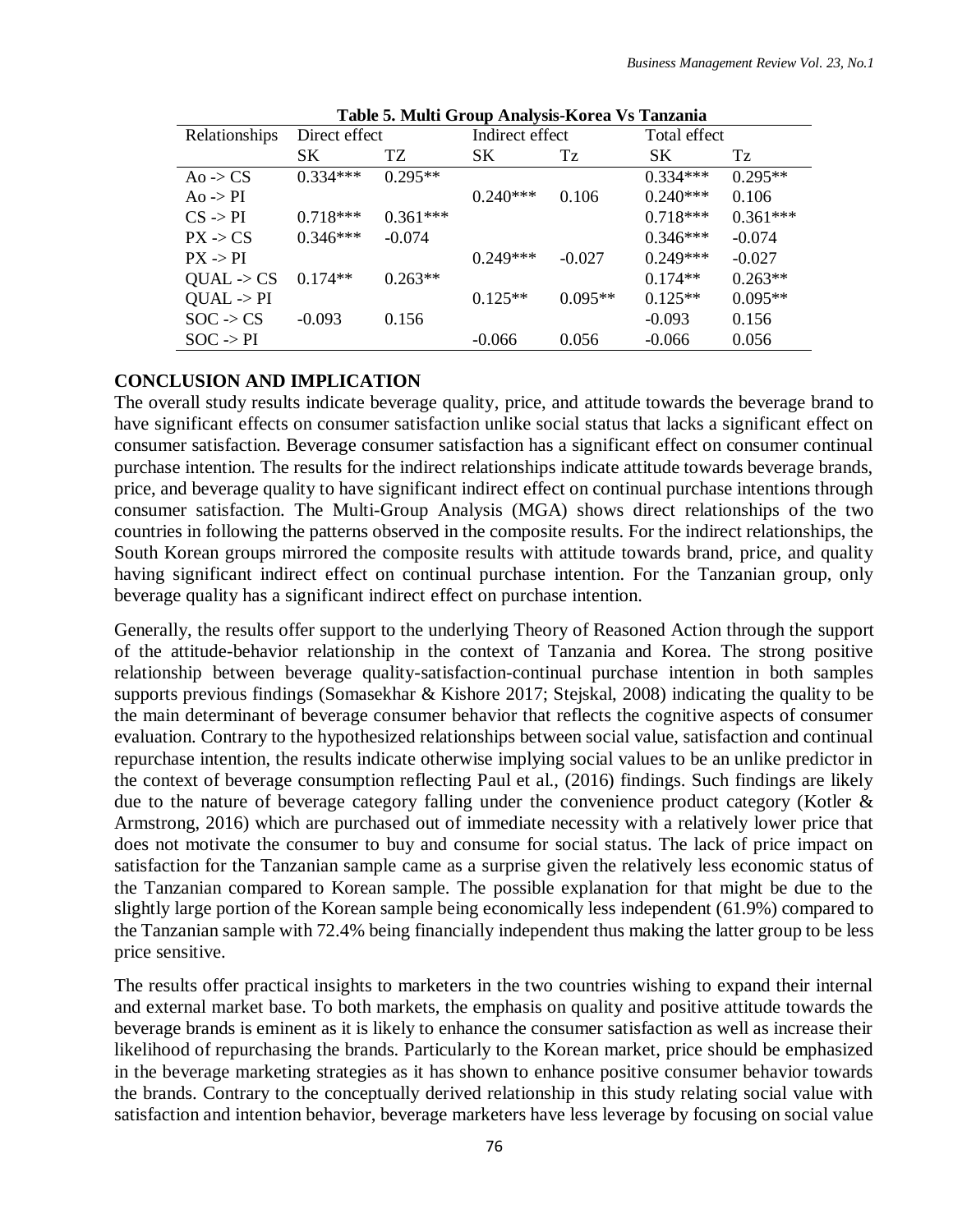in their marketing strategies; thus they should focus on the generic strategies for convenient product under which beverage falls like focusing on quality and price.

As no study can be all encompassing and comprehensive in all aspects, this study acknowledges the following limitations that should be considered in the application of the findings as well as informing future complementary studies. As the study compared beverage consumers from two culturally different markets that extends our understanding. These two markets are by no means reflecting contexts like European and other western contexts where the relationships noted in this study might not be relevant. With the possibility of consumption context having a possible effect on consumption and satisfaction, future studies can add value by factoring different consumption contexts. The relatively youth group dominating the samples used in this study despite reflecting the main beverage consumers globally (BMI, 2016), might not reflect other age groups with regards to beverage consumption behavior.

## **ACKNOWLEDGEMENT**

*This work was supported by the Seed Program for Korean Studies through the Ministry of Education of the Republic of Korea and the Korean Studies Promotion Service of the Academy of Korean Studies (AKS-2018-INC-2230005).*

### **REFERENCES**

- Anderson, J. C., & Gerbing, D. W. (1988). Structural equation modeling in practice: A review and recommended two-step approach. *Psychological Bulletin, 103*(3), 411–423.
- Ashoka, M.L., & Rakesh, T.S. (2016). Factors Influencing Buying Behavior of Consumers of Domestic Soft Drinks: A Case Study. *Nitte Management Review*, *10*(2), 44-53.
- BMI Research, (2016). *Tanzania Food and Drink Report*. https://www.marketresearch.com/Business-Monitor-International-v304/Tanzania-Food-Drink-Q4-11208001/.
- Candan, B., Ünal, S., & Erciş, A. (2013). Analysing the relationship between consumption values and brand loyalty of young people : A study on personal care products. *European Journal of Research on Education*, 29-46.
- Chen, A. & Peng, N. (2014). Examining Chinese consumer's luxury hotel staying behavior. *Hospital Management*, *39*, 53–56.
- Chen, C. (2015). The Effect of Technological and Psychological Factors on Users ' Intentions to Continually Read e-Books. *International Journal of Business and Economics*, *14*(2), 195–220.
- Cushman & Wakefield. (2017). *The Global Food & Beverage Market: What's on the Menu?*. New York. http://www.upa.it/static/upload/cw /cw\_global-food-and-beverage-report.pdf.
- Fishbein, M. A. (1980). Theory of reasoned action: Some applications and implications. In: Howe HE Jr, Page MM, editors. *Nebraska Symposium on Motivation*. Lincoln: University of Nebraska Press; 65–116.
- Hair, J.F., Ringle, C.M., & Sarstedt, M. (2011). PLS-SEM: indeed a silver bullet. *Journal of Marketing Theory and Practice,* 19(2), 139-152.
- Hair, J. F., Hult, G. T. M., Ringle, C. M., & Sarstedt, M. (2017). *A primer on partial lease squaresstructural equations modeling* (PLS-SEM)(2nd ed.). Los Angeles: SAGE.
- Hyemi, L., Jin, Y., & Shin, H. (2018). Cosmopolitanism and ethical consumption : An extended theory of planned behavior and modeling for fair trade coffee consumers in South Korea. *Sustainable Development*, *26*, 822–834. https://doi.org/10.1002/sd.1851.
- Indebox (2012). available at https://app.indexbox.io/table/2202/410/ accessed 12:30 hrs 23rd December, 2019.
- Lee, H. Jin, Y., & Shin. H. (2018). Cosmopolitanism and ethical consumption : An extended theory of planned behavior and modeling for fair trade coffee consumers in South Korea. *Sustainable Development*, *26*, 822–834.